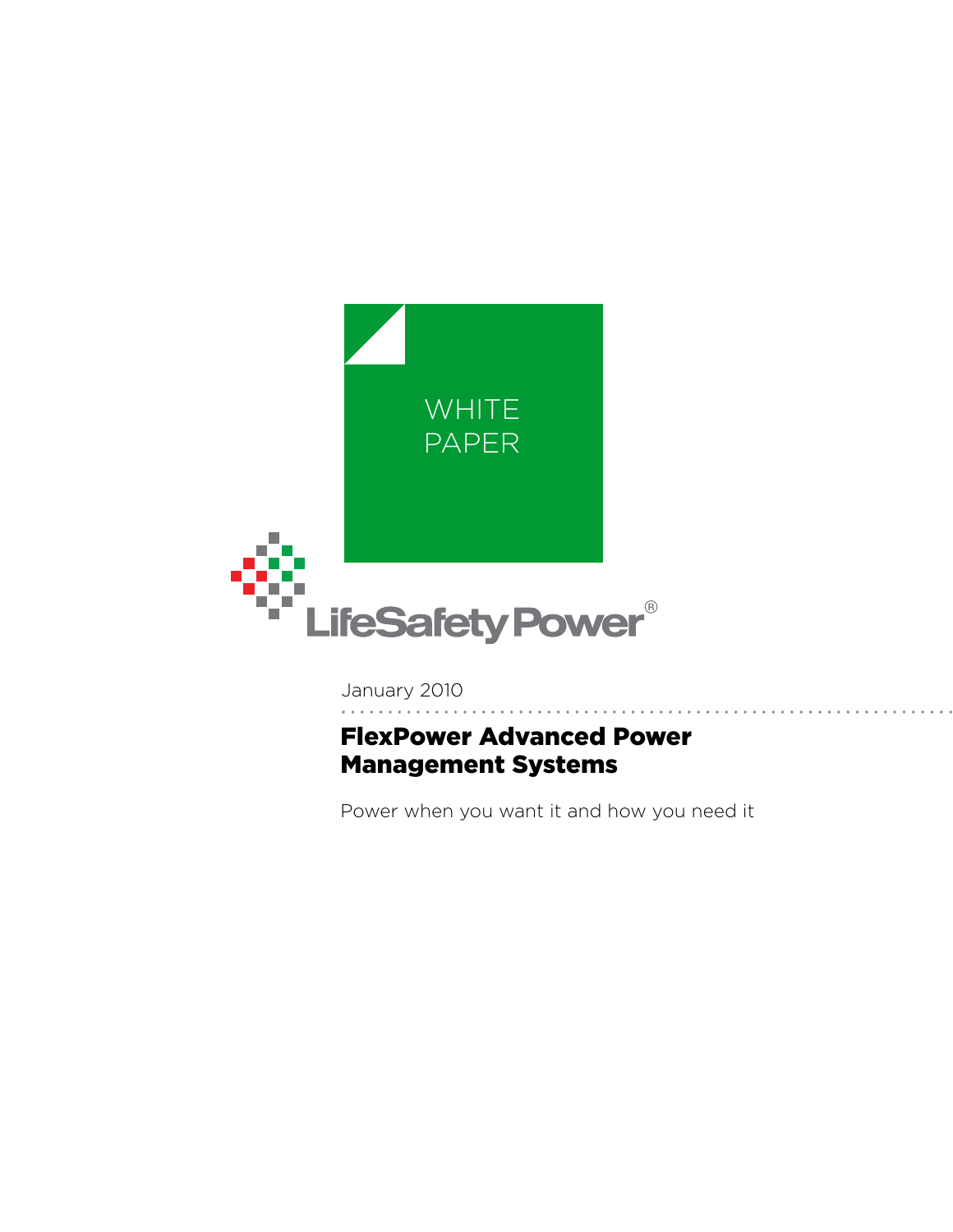



# Contents

| Inventory Management 5 |
|------------------------|
|                        |
|                        |
|                        |
|                        |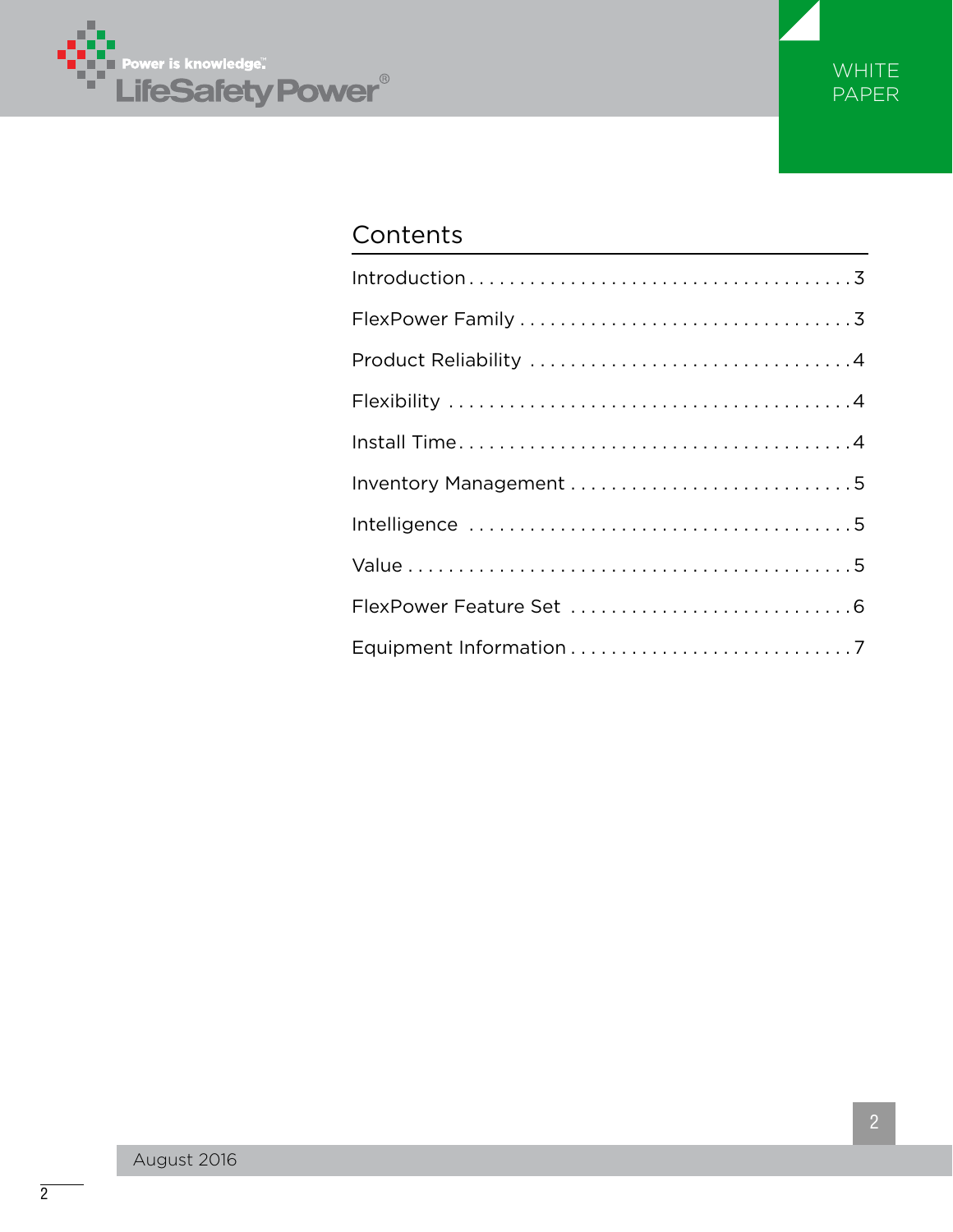



## **Introduction**

Headquartered in the state of Illinois, LifeSafety Power is dedicated to upholding the responsibility of providing the highest quality product to the lifesafety community and produces only listed, agency qualified product.

The FlexPower family of power products is the first group of products to be introduced, with more exciting products to follow over the next several months in the areas of Power Over Ethernet (POE), Network Interface, Rack Compatible, and other categories leading to a solid growth plan for this new company, an energetic new member of the lifesafety industry.

All products are agency listed across multiple disciplines, Fire Alarm, Access Control, Security, CCTV, Mass Notification for use in the US and Canada.

### **FlexPower Family**

The FlexPower family consists of three base power supplies, and seven accessory modules, which may be grouped in any combination and supplied in either of five enclosures.

It is specifically developed to meet the expanding needs of the lifesafety industry by focusing on Access Control, Fire Alarm, Intrusion, Mass Notification and CCTV powered solutions.

For these markets, FlexPower's advanced feature set is designed to provide greater product reliability, increased flexibility, shorter install time, a smaller service inventory, and an intelligent, economical solution to the problem of reliable system power.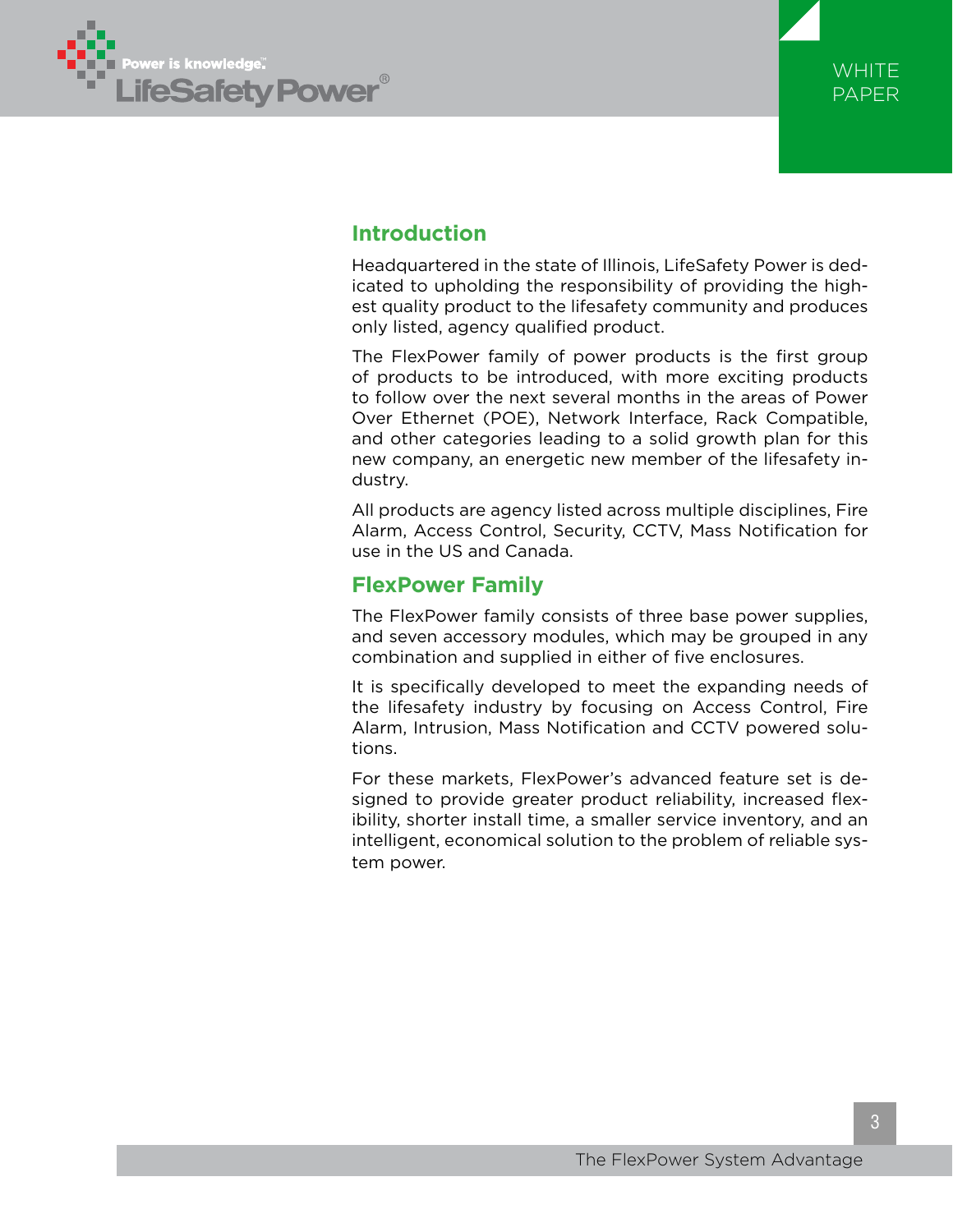



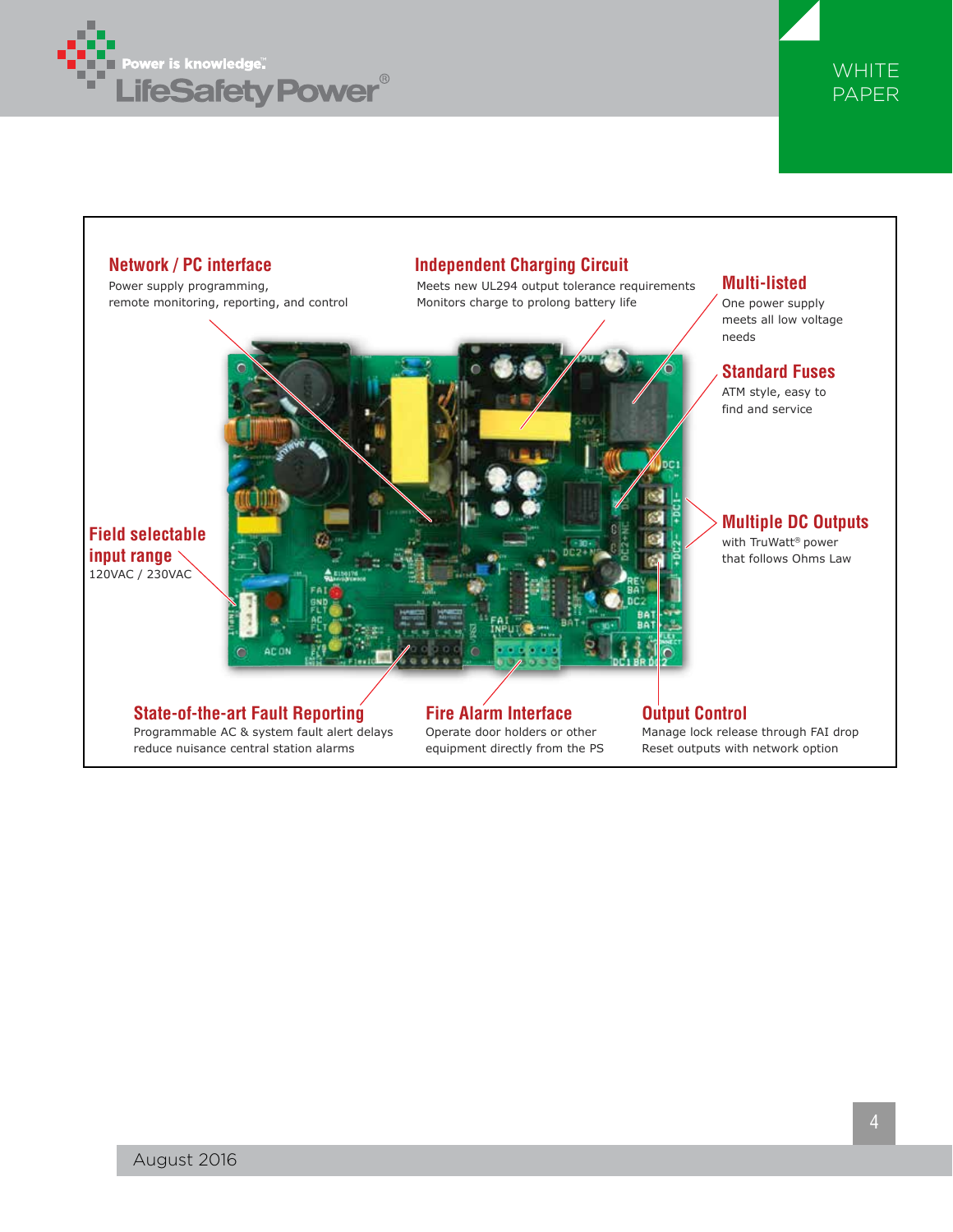



# **Product Reliability**

All power supplies within the FlexPower system are fully fault protected and feature a fiberglass electronic printed circuit board, as used by telecom companies and the military, to protect the electronics from water, dust, and other corrosive elements found in industrial settings.

All products have been generated with reliability and longevity as a goal by designing for the highest possible operating efficiencies.

Higher efficiencies create lower operating temperatures and longer life.

Data sheet ratings, rather than being overstated, represent realistic values that can be relied upon for many years of reliable service.

## **Flexibility**

The complete product family is agency listed for use in all lifesafety industry segments, eliminating the need for multiple products that essentially perform the same purpose.

The FlexPower system provides simple expansion of system capacity or capability in the field by utilizing standard mounting footprints and pre-punched cabinetry. Installer field upgrades retain agency listing and factory custom configurations are fully agency listed.

### **Install Time**

By providing the necessary systems features in the FlexPower system, all functions can be performed in a single, wallmounted, enclosure requiring a single primary power connection thereby greatly simplifying and reducing installation time.

Generally, the only other wiring to add is the external device field wiring. No internal module interconnections are required to be done by the installer.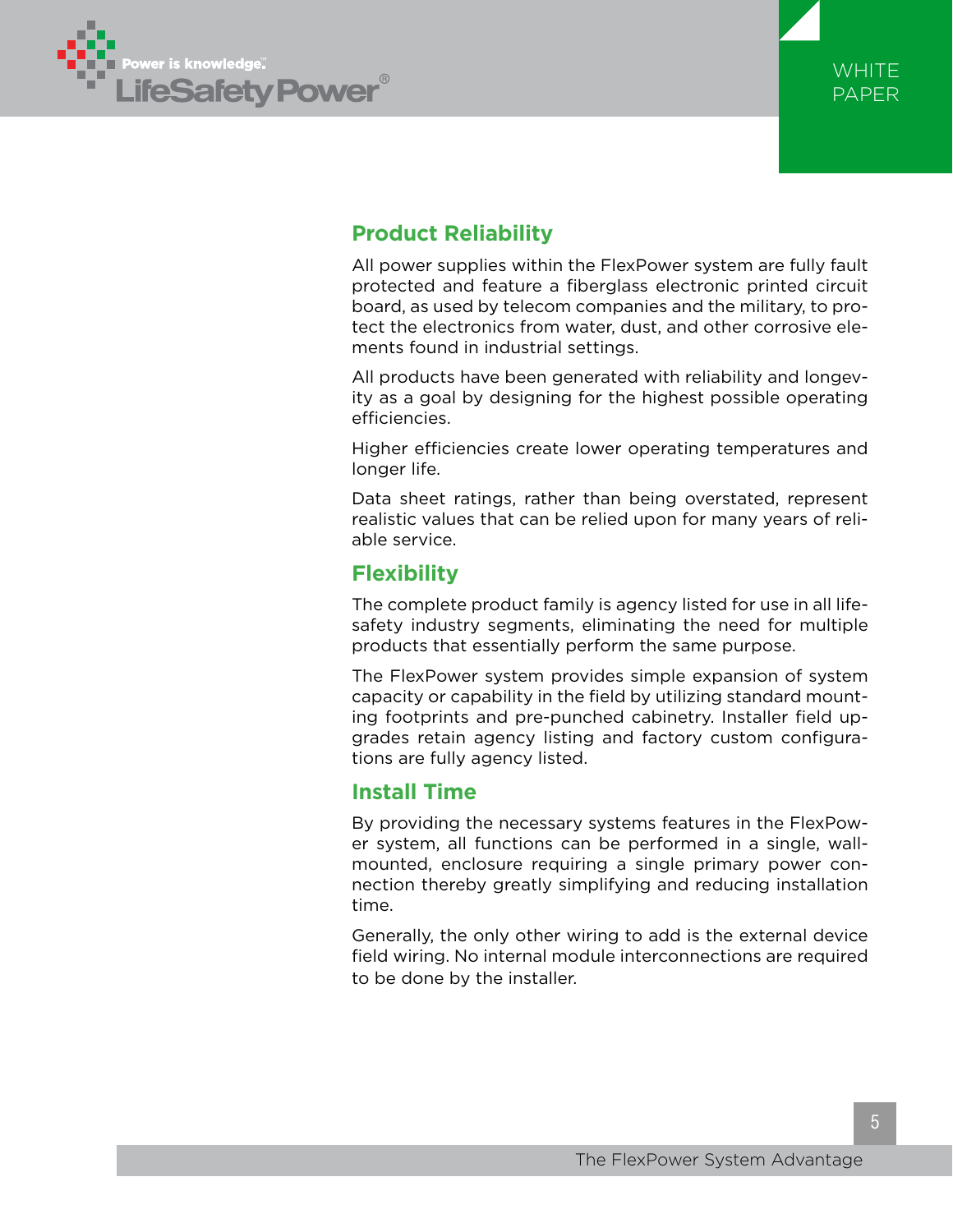



### **Inventory Management**

FlexPower feature set standardization enables inventory reduction and simplification.

All power supply units:

– Provide either 12 or 24VDC at the discretion of the installer

– Utilize the same two standard mounting footprints

Service technicians do not have to carry multiple units to cover a range of installed systems because two units will do the job.

### **Reliability and Intelligence**

The FlexPower product provides auto short circuit protect, single, dual, or multiple voltage configurations, and power distribution with all necessary features to support the systems integrator, agency listing for all industry segments, and capacity and capability expansion.

PowerCom software and the companion DataLink cable make it possible for any FPO power supply to be programmed for battery charging current and fault reporting delays, to track battery installation time, the total number of occurring fault conditions, and record several key power supply parameters into memory on a fault occurrence.

The DataLink cable connects to a computer through a standard USB port. Network connection will be available in the second quarter of 2010.

### **Value**

All of the above plus a price structure that competes head to head with any price structure in the industry defines the true meaning of the word "value".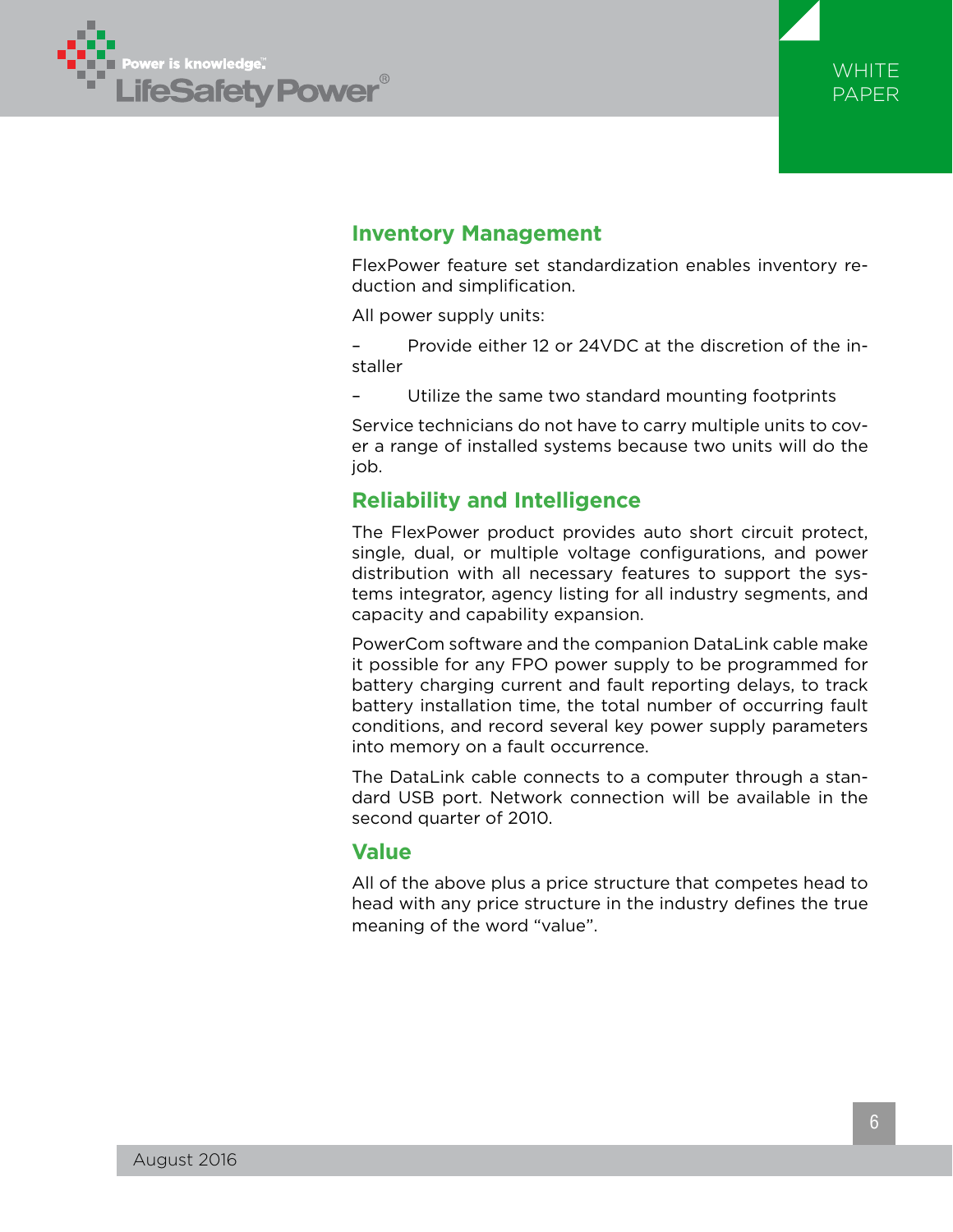



# **FlexPower Feature Set**

LifeSafety Power offers a suite of advanced features found only in the FlexPower family of products:

### **VSelect**



One single switch for configuring the output between 12 and 24VDC eliminates field errors and allows for the reduction and simplification of service inventory by eliminating the necessity of stocking units in each voltage.

### **TruWatt**



Output power capability remains constant regardless of the output voltage setting. For example, a FlexPower 250 watt supply will provide 10 amps at 24VDC and 20 amps at 12VDC, allowing the same number of locking devices to be used at either the 12 or 24V setting.

### **SureCharge**



The microprocessor controlled charging process used by FlexPower guarantees the proper charging current for the battery and the fastest charge time. The constant current charger provides a linear, predictable charge time for any battery set from 4 to 80 amphours without stress or damage to the battery.

### **Datalink**



Smart Power Management Communication interface to monitor, program, control, and report key power supply functions by computer or local/wide area network using a browser interface or LifeSafety Power's PowerCom remote management software. Power supply network connection requires a NetLink network communication module.

### **Power Health**



FlexPower's "Swiss army knife tool kit" for better power management through intelligent battery charging and remote battery state monitoring.

remote battery state monitoring, testing and health reporting 7 FPO power supply improves battery health with microprocessor control dual rate charging, precision battery current and voltage regulation, deep discharge rescue, and time to service notification. The NetLink communication modules enable vie email or SNMP.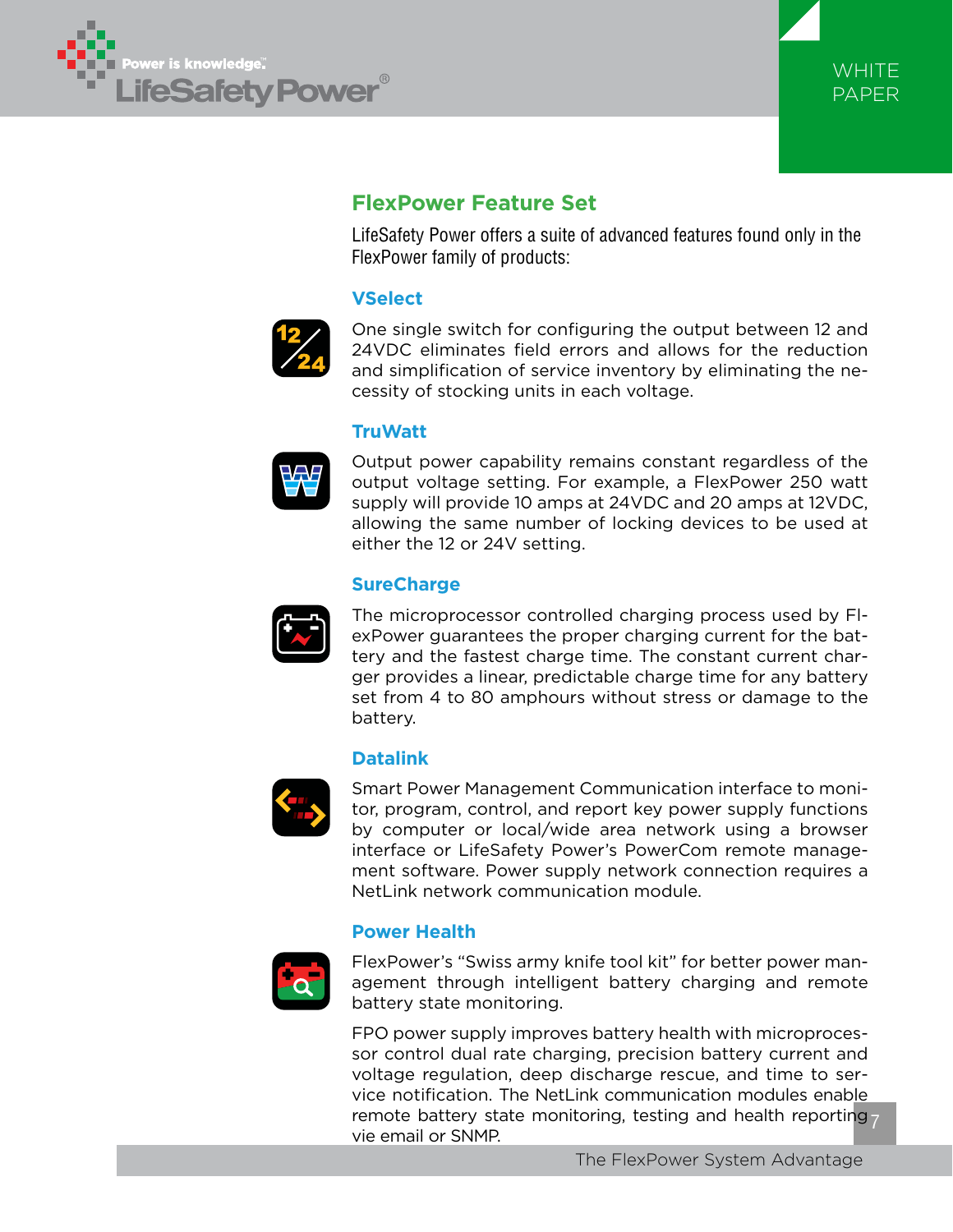



#### **PowerCom**

LifeSafety Power's proprietary software interface for communication with FlexPower equipment through a LAN/WAN connection. PowerCom is used for power supply monitoring, programming, and reporting. NetLink communication modules added to any FlexPower system report through the PowerCom browser GUI, the health and status of the power system, battery set and connected devices.

#### **FlexConnect**



The FlexPower series provides a prewired interconnection system between the power supply and accessory boards of the power system that introduces the concept of a dual voltage bus structure throughout all system modules and eliminates intermodule wiring by the field installer.

Field upgrading or expansion is as simple as using common mounting footprints, predrilled mounting holes, snapin standoffs, and pluggable wires to add additional system capability or capacity when needed, all without restrictive agency listing issues.

#### **Fault** √



Auto-generated alerts and reports for proactive system monitoring sent out through FlexPower's NetLink network communication module. NetLink generates automated reports for detected system or AC faults, fire alarm interface activation, battery aging or on a time base for scheduled confirmation of proper operation.

A time and date stamped log of the past 1000 events is kept as buffer history and is accessed as a scheduled report or when an event triggers an alert and sends out an email.

#### **Reliability+**



All power supplies within the FlexPower system are fully fault protected and feature fiber glass PC boards, not paperbased, to protect the electronics from water, dust, and other corrosive elements found in industrial settings. High efficiency power supply design promotes low heat generation leading to a longer service life.

#### **GreenSmart**



All members of the FlexPower family are RoHs compliant, 8 lead-free, and meet the new state and federal requirements

for energy efficiency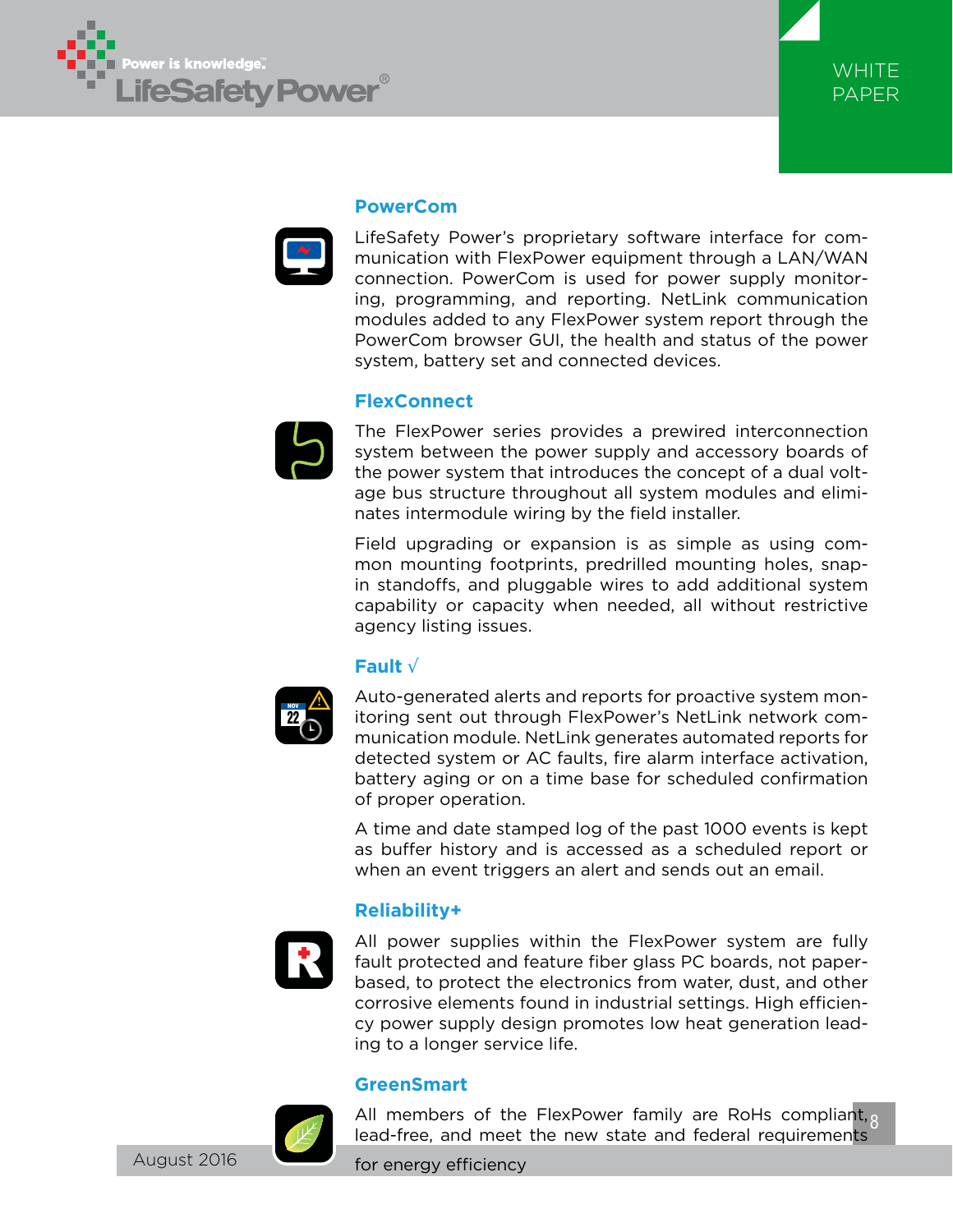



# **Equipment Information**

### **Power Supply Common Design Features**

1. **Off line switching design** eliminates the AC transformer weight and space requirement, maximizes operating efficiency, allows operation on 120 or 230VAC, and minimizes heat generation, leading to a significantly increased operating life and increased reliability.

**2. All power supply** units have two outputs, one continuous for powering the system control panel or auxiliary devices, and one switched for direct control of fail-safe or fail-secure egress locks or other devices without the necessity for accessory modules when installing smaller access control systems, or fire system door holders.

**3. Accepts connection** of accessory modules to expand system functionality in an organized, controllable manner. All accessory modules may be used with any of the FlexPower Power Supply Modules in either of the two enclosures. All accessory modules may be "mix and match" when ordered from the factory, or when updated in the field, without affecting agency listing.

**a. C4, C8 Power Control Module** provides either 4 or 8 inputs for use by an access control system, and 4 or 8 protected relay outputs that may be configured for fail-safe, fail-secure, dry contact, or continuous output voltage. When used in a single voltage system, each individual output zone may be programmed to respond to a fire alarm interface for control of egress locks. When used in a dual voltage system each individual output may be programmed to output either of the two system voltages, and to respond to a fire alarm interface connection. Such as in the case where both 12V and 24V locks are used.

**b. D8 Power Distribution Module** provides 8 protected outputs for use by a lifesafety system. When used in a single voltage system, each individual voltage output zone may be programmed for a continuous output or to respond to a fire alarm interface for control of egress locks. When used in a dual voltage system, each individual voltage output zone may be programmed for a continuous voltage of either voltage or, to respond to a fire alarm interface for control of egress locks at one of the system voltages.

**c. F8 Power Distribution Module** expands on the D8 capability by adding fail-safe, fail-secure, and FAI programming to each of the 8 voltage outputs as well as selection of either voltage in a dual voltage system, six programming choices per zone.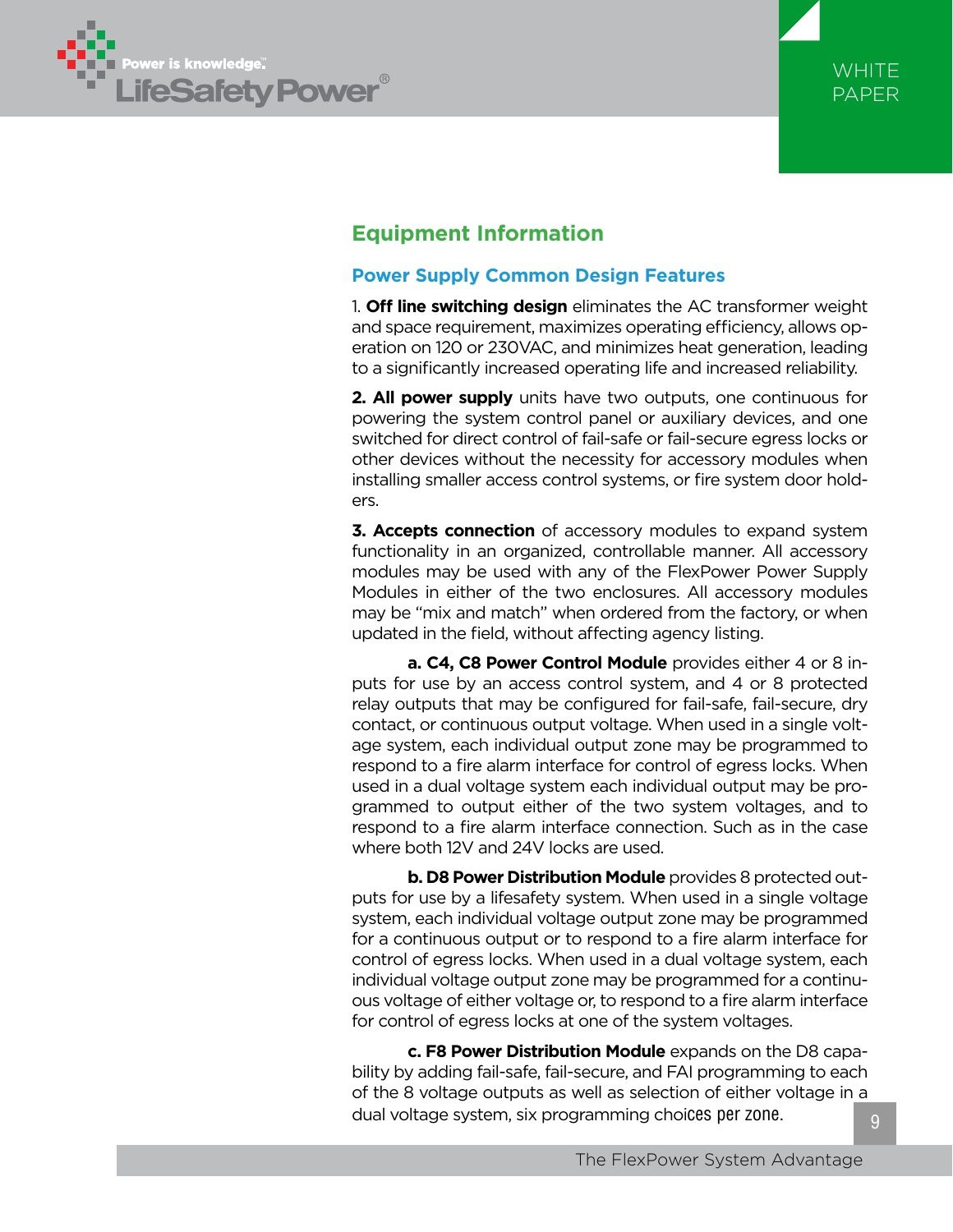



**d. M8 Managed Power Control Module** The M8 smart power controller communicates with the NL4 network module and provides eight (8) monitored and controlled relay outputs accessible from a network or internet.

Utilizing eight (8) control INPUTS capable of voltage or dry contact activation and eight (8) controlled and monitored OUTPUTS, with each output network programmable for failsafe, fail-secure, fire alarm over ride, and AC loss over ride for egress lock control, each output is also programmable to either of the two voltages available when used in a dual voltage iSCAN power system.

Each output may also be individually enabled/disabled through a browser interface and the voltage and current of each output may be monitored via network or internet, and trigger points may be set up on each output to generate an alert when that output is outside of selected parameters..

**e. B100 Power Supply Module** is used to generate a second, third, or fourth voltage in a multiple voltage system when it is desired to operate the complete system from a single standby battery set or when it is necessary to generate multiple voltages for use within a single system, such as 24VDC, 12VDC, 9VDC, and 5VDC.

**f. NL2 / NL4 Network Communication Modules** serves as a "Gateway" to the FlexPower system and allows communication from the outside world into the power supply, locks, and power control modules. It will generate alerts on detected fault conditions via Email. SNMP, XML, and PSIA.System performance reports are generated visually on the Graphics User Interface (GUI), and by an Excel compatible CSV File. Using the Netlink allows allows remote control of the power system over LAN/WAN.

**4. A universal mounting footprint** for the modules and prepunched cabinetry allows interchangeability and addition of modules for easy field upgrades.

**5. Intelligent, programmable battery charger** handles battery sets from 4 to greater than 80 amphours on larger capacity units and up to 40 amphours on the smallest unit without stress or damage to the battery.

**6. Power supplies are protected** from input and output cur-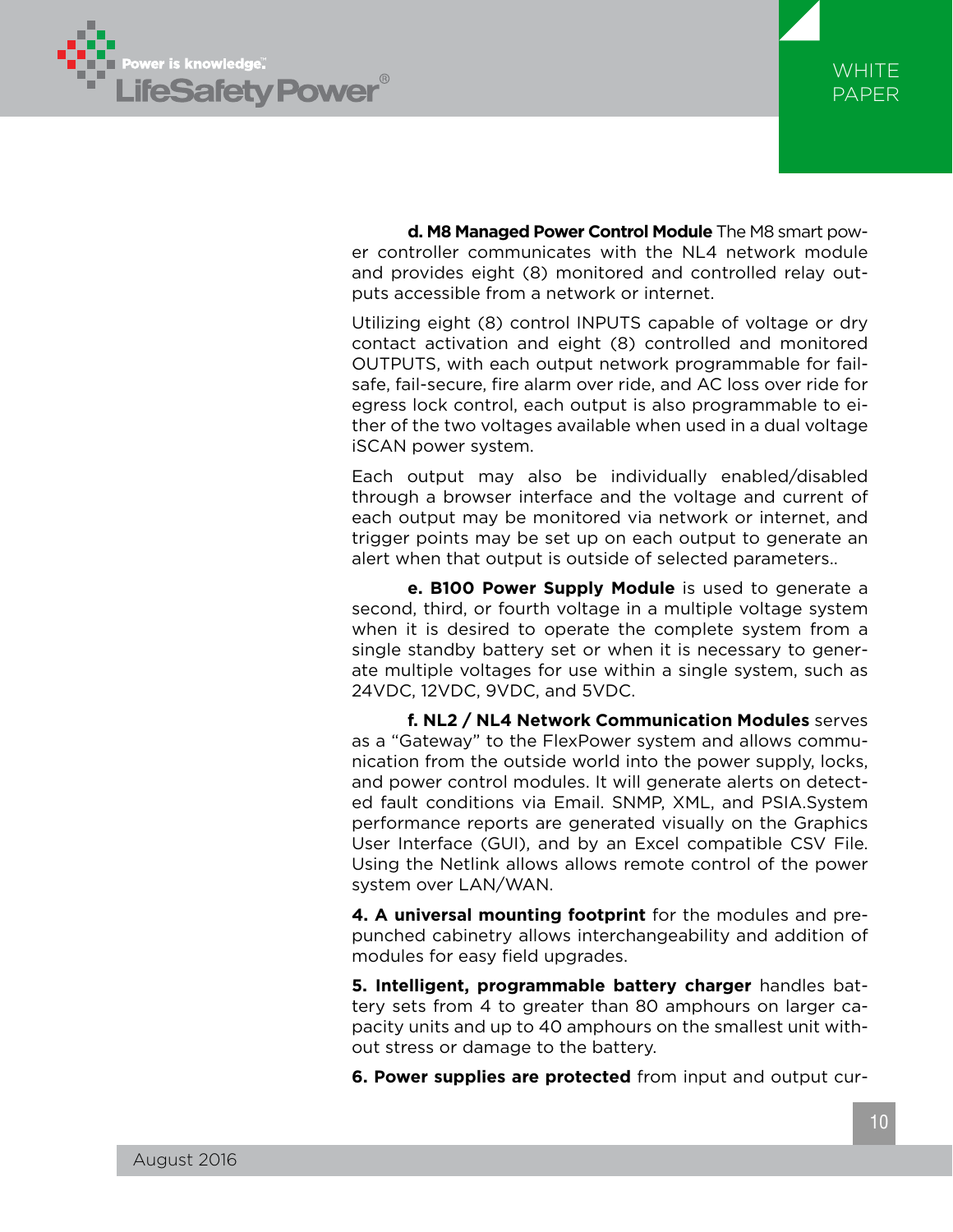



rent overload, surge currents, surge voltages, short circuit, and over-temperature conditions.

**7. Power supplies detect and report** abnormal operation, AC brownout, AC loss, battery presence, and earth ground utilizing two isolated form 'C' relay contacts. Fault reporting may be programmed for an optional delay to avoid reporting intermittent or short term fault conditions and feature a user disable on the battery presence and earth ground when those functions are not required.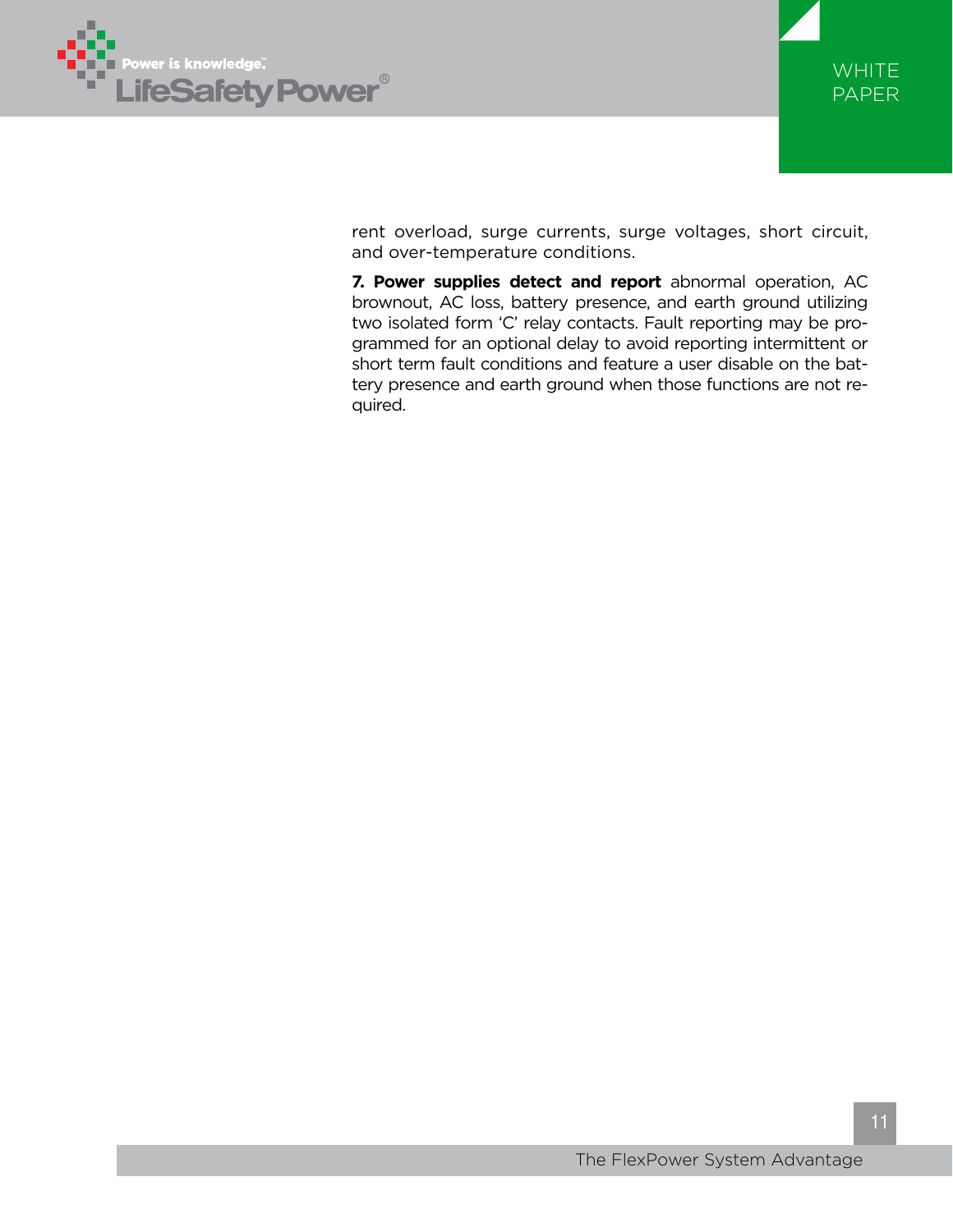



# **Conclusion**

LifeSafety Power's iconic, industry leading FlexPower brand began our quest to provide the most innovative, intelligent networked power solutions for security and life safety applications. FlexPower has been designed from the ground up for enhanced product specification flexibility, reliability and system installation efficiencies and cost savings. Modular system expandability and robust feature sets yield comprehensive benefits to systems integrators and end users in proactive remote monitoring and managed services.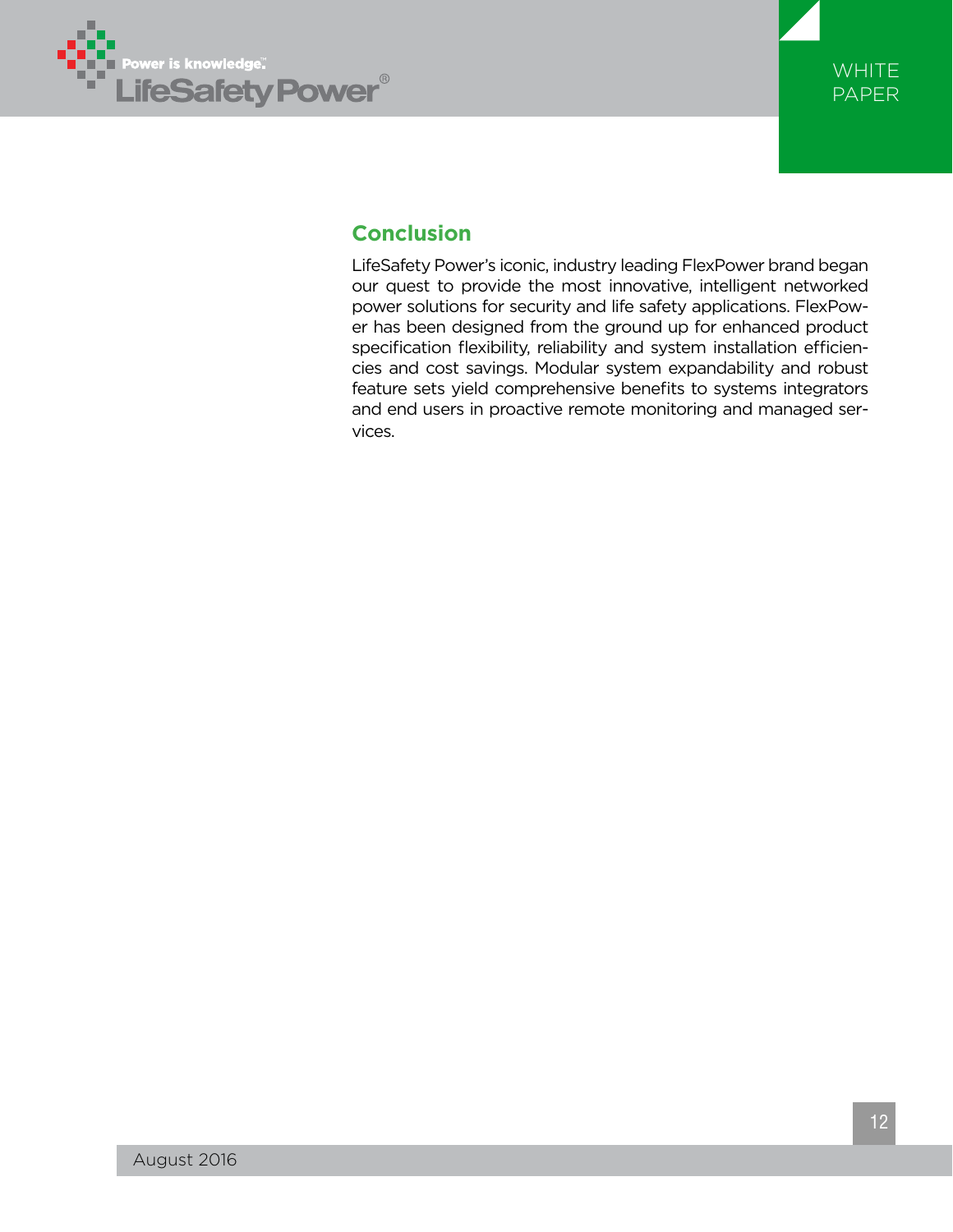



## **About LifeSafety Power — Power is Knowledge™**

LifeSafety Power is the leader in Smart Power Solutions and patented remote monitoring capabilities, providing modular AC, DC, and PoE power systems that meet the growing needs of the life safety and security industries. Realizing that network technology presents new opportunities for active monitoring and management of power supplies connected to access control systems, fire systems, video surveillance and more, the company has built its products from day one with intelligence and functionality in mind. LifeSafety Power's current product offering and planned future innovations in battery test, display and diagnostics represent an important step in providing overall system reliability and uptime.

All of the product features discussed in this white paper are available within LifeSafety Power's product line.

Visit www.lifesafetypower.com for more information.

#### **Company Contacts:**

#### **Joseph Holland**

VP of Engineering jholland@lifesafetypower.com

#### **John Olliver**

Sr VP of Sales jolliver@lifesafetypower.com

#### **Factory**

PH 888.577.2898

EM techsupport@lifesafetypower.com